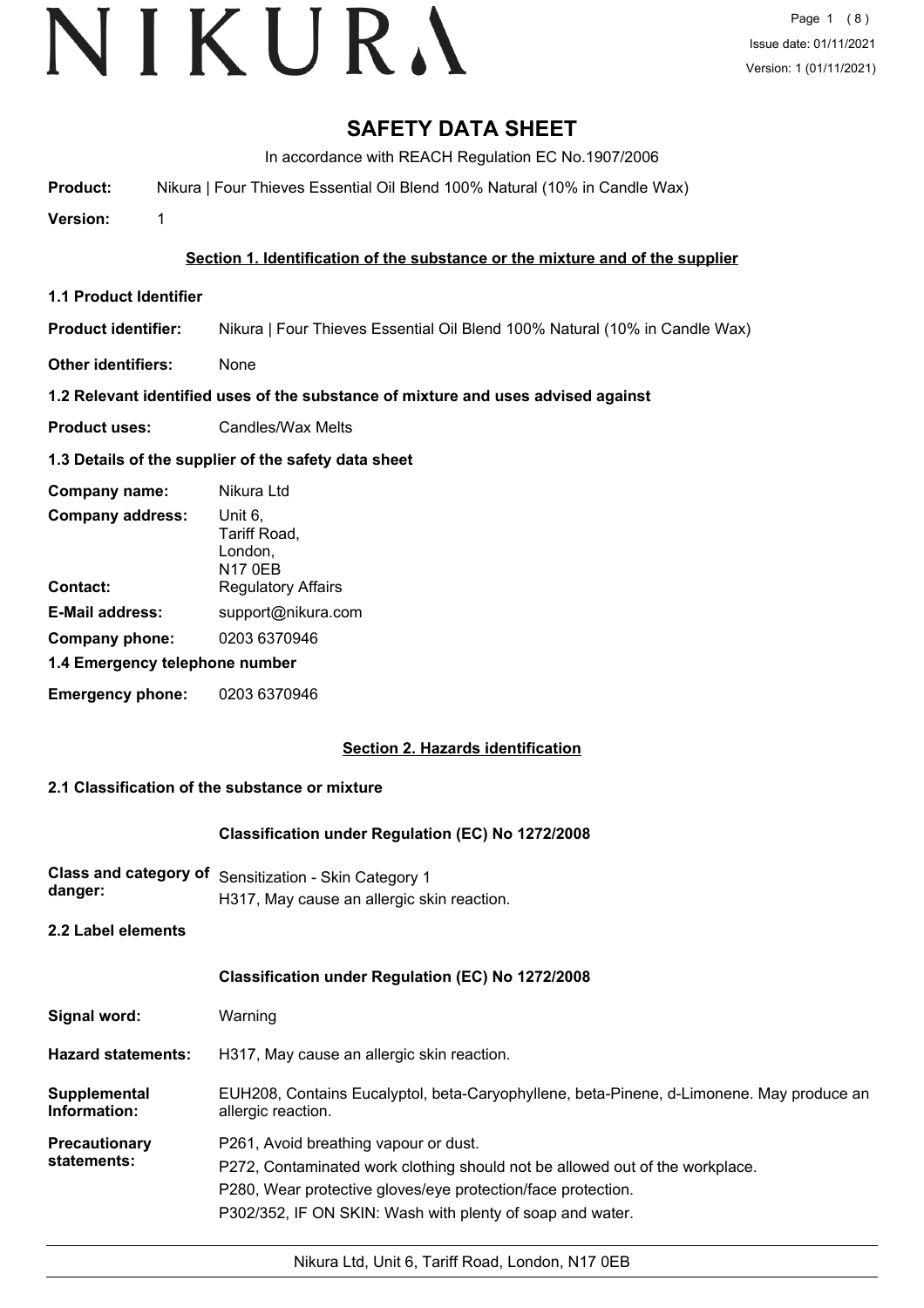### **SAFETY DATA SHEET**

In accordance with REACH Regulation EC No.1907/2006 **Product:** Nikura | Four Thieves Essential Oil Blend 100% Natural (10% in Candle Wax) **Version:** 1 P333/313, If skin irritation or rash occurs: Get medical advice/attention. P363, Wash contaminated clothing before reuse. P501, Dispose of contents/container to approved disposal site, in accordance with local regulations. **Pictograms: Other hazards:** None **2.3 Other hazards**

#### **Section 3. Composition / information on ingredients**

#### **3.2 Mixtures**

#### **Contains:**

| <b>Name</b>          | <b>CAS</b> | EC.       | <b>REACH Registration</b><br>No. | $\%$  | <b>Classification for</b><br>(CLP) 1272/2008                                                                                            |
|----------------------|------------|-----------|----------------------------------|-------|-----------------------------------------------------------------------------------------------------------------------------------------|
| Eugenol              | 97-53-0    | 202-589-1 |                                  | 4.93% | Eye Irrit. 2-Skin Sens.<br>1B:H317-H319.-                                                                                               |
| Eucalyptol           | 470-82-6   | 207-431-5 |                                  | 0.89% | Flam. Lig. 3-Skin Sens.<br>1B;H226-H317,-                                                                                               |
| ld-Limonene          | 5989-27-5  | 227-813-5 |                                  | 0.68% | Flam. Liq. 3-Skin Irrit.<br>2-Skin Sens. 1B-Asp.<br>Tox 1-Aquatic Acute 1-<br>Aquatic Chronic 3:<br>H226-H304-H315-<br>H317-H400-H412.- |
| beta-Caryophyllene   | 87-44-5    | 201-746-1 |                                  | 0.46% | Skin Sens. 1B-Asp.<br>Tox 1-Aquatic Chronic<br>4:H304-H317-H413.-                                                                       |
| Cinnamaldehyde       | 104-55-2   | 203-213-9 |                                  | 0.38% | Acute Tox. 4-Skin Irrit.<br>2-Eye Irrit. 2-Skin<br>Sens. 1A-Aquatic<br>Chronic 3;H312-H315-<br>H317-H319-H412.-                         |
| <b>I</b> beta-Pinene | 127-91-3   | 204-872-5 |                                  | 0.13% | Flam. Lig. 3-Skin Irrit.<br>2-Skin Sens. 1B-Asp.<br>Tox 1-Aquatic Acute 1-<br>Aquatic Chronic 1;<br>H226-H304-H315-<br>H317-H410.-      |

#### **Substances with Community workplace exposure limits:**

Not Applicable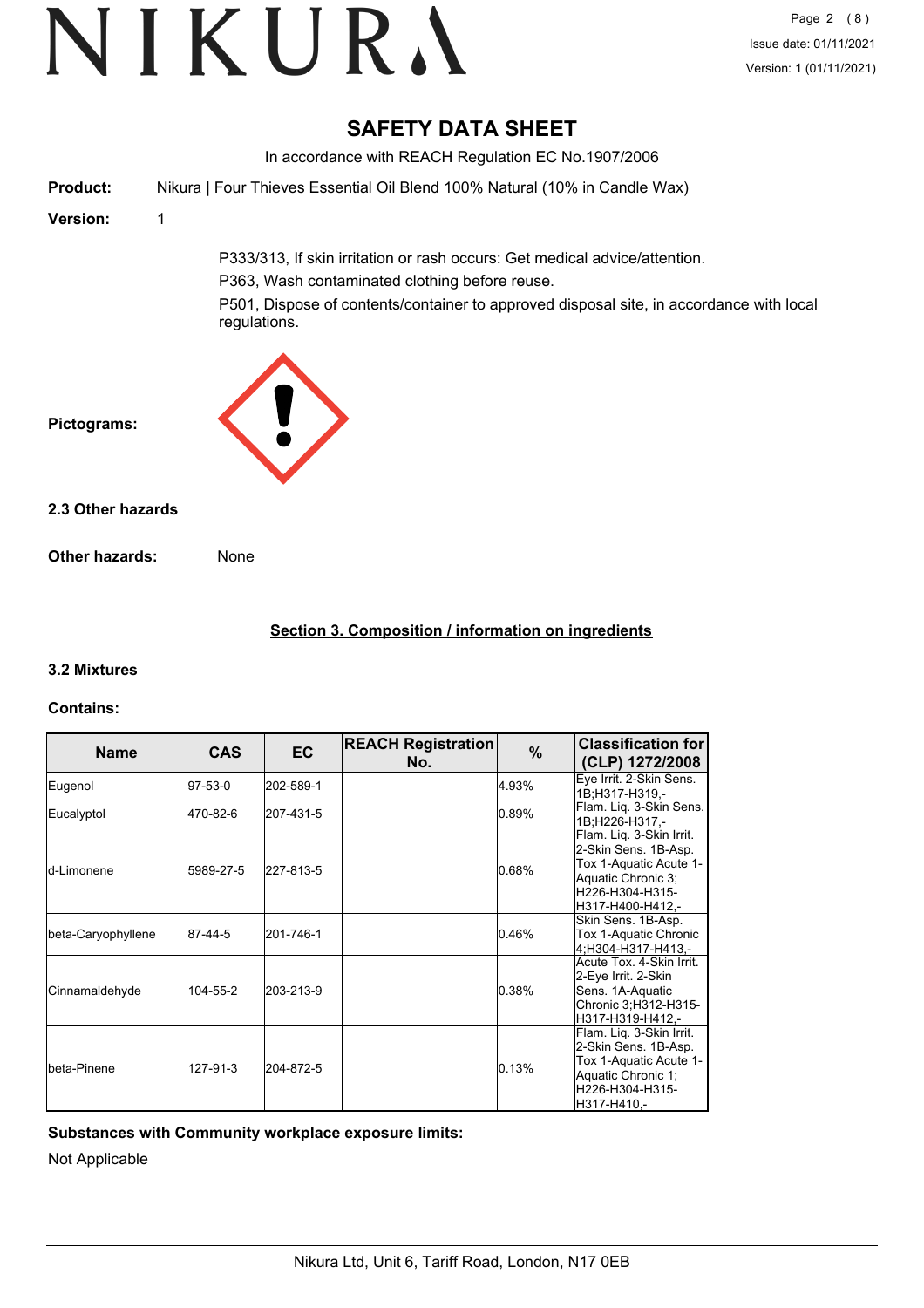# VIKURA

### **SAFETY DATA SHEET**

In accordance with REACH Regulation EC No.1907/2006

**Product:** Nikura | Four Thieves Essential Oil Blend 100% Natural (10% in Candle Wax)

**Version:** 1

**Substances that are persistent, bioaccumulative and toxic or very persistent and very bioaccumulative, greater than 0.1%:**

Not Applicable

#### **Section 4. First-aid measures**

#### **4.1 Description of first aid measures**

| Inhalation:           | Remove from exposure site to fresh air, keep at rest, and obtain medical attention.          |
|-----------------------|----------------------------------------------------------------------------------------------|
| Eye exposure:         | Flush immediately with water for at least 15 minutes. Contact physician if symptoms persist. |
| <b>Skin exposure:</b> | IF ON SKIN: Wash with plenty of soap and water.                                              |
| Ingestion:            | Rinse mouth with water and obtain medical attention.                                         |

#### **4.2 Most important symptoms and effects, both acute and delayed**

May cause an allergic skin reaction.

**4.3 Indication of any immediate medical attention and special treatment needed**

None expected, see Section 4.1 for further information.

#### **SECTION 5: Firefighting measures**

#### **5.1 Extinguishing media**

Suitable media: Carbon dioxide, Dry chemical, Foam.

#### **5.2 Special hazards arising from the substance or mixture**

In case of fire, may be liberated: Carbon monoxide, Unidentified organic compounds.

#### **5.3 Advice for fire fighters:**

In case of insufficient ventilation, wear suitable respiratory equipment.

#### **Section 6. Accidental release measures**

#### **6.1 Personal precautions, protective equipment and emergency procedures:**

Avoid inhalation. Avoid contact with skin and eyes. See protective measures under Section 7 and 8.

#### **6.2 Environmental precautions:**

Keep away from drains, surface and ground water, and soil.

### **6.3 Methods and material for containment and cleaning up:**

Remove ignition sources. Provide adequate ventilation. Avoid excessive inhalation of vapours. Contain spillage immediately by use of sand or inert powder. Dispose of according to local regulations.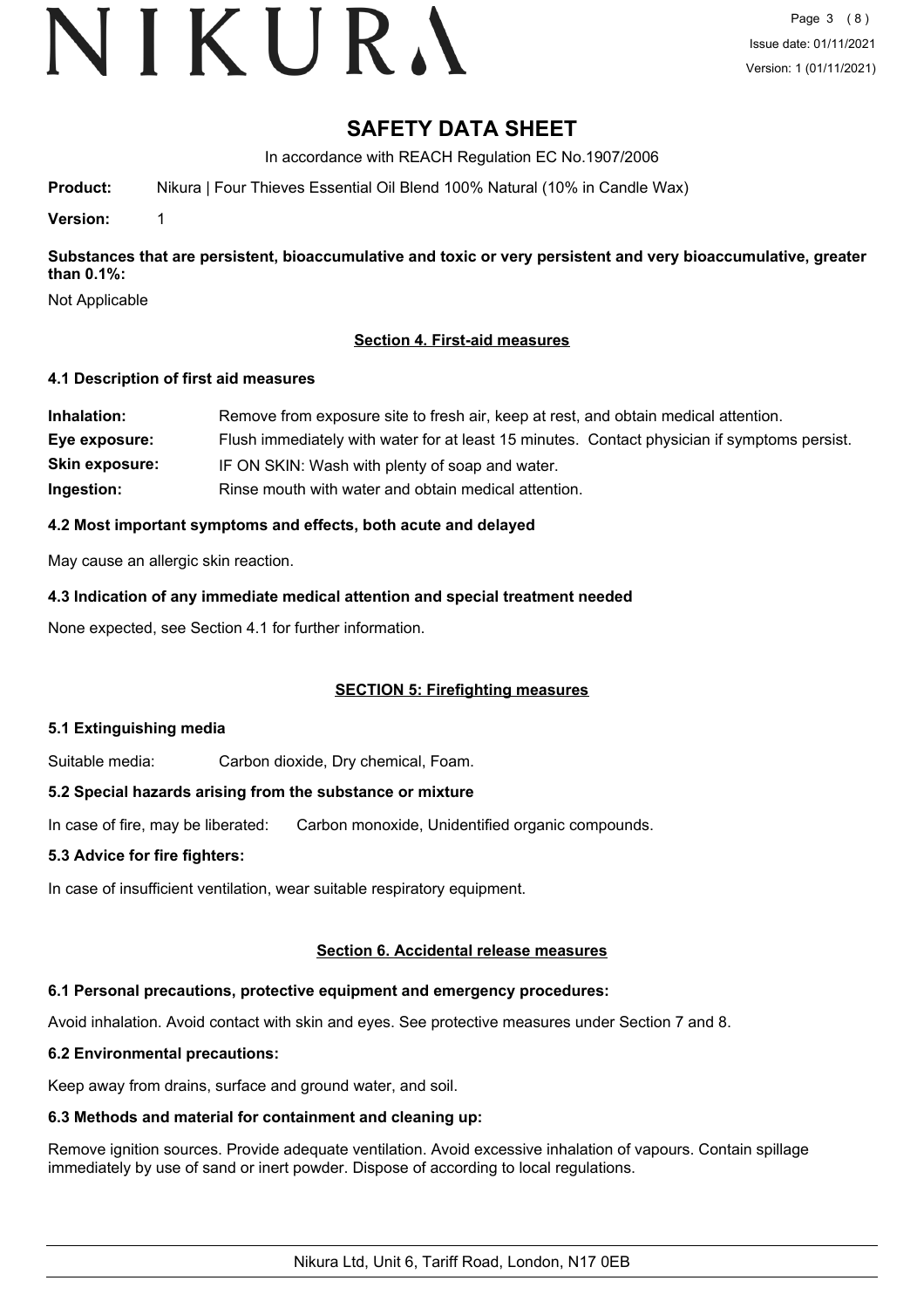# VIKURA

## **SAFETY DATA SHEET**

In accordance with REACH Regulation EC No.1907/2006

**Product:** Nikura | Four Thieves Essential Oil Blend 100% Natural (10% in Candle Wax)

**Version:** 1

#### **6.4 Reference to other sections:**

Also refer to sections 8 and 13.

#### **Section 7. Handling and storage**

#### **7.1 Precautions for safe handling:**

Keep away from heat, sparks, open flames and hot surfaces. - No smoking. Use personal protective equipment as required. Use in accordance with good manufacturing and industrial hygiene practices. Use in areas with adequate ventilation Do not eat, drink or smoke when using this product.

#### **7.2 Conditions for safe storage, including any incompatibilities:**

Store in a well-ventilated place. Keep container tightly closed. Keep cool. Ground/bond container and receiving equipment. Use explosion-proof electrical, ventilating and lighting equipment. Use only non-sparking tools. Take precautionary measures against static discharge.

#### **7.3 Specific end use(s):**

Candles/Wax Melts: Use in accordance with good manufacturing and industrial hygiene practices.

#### **Section 8. Exposure controls/personal protection**

#### **8.1 Control parameters**

Workplace exposure limits: Not Applicable

#### **8.2 Exposure Controls**

#### **Eye / Skin Protection**

Wear protective gloves/eye protection/face protection

#### **Respiratory Protection**

Under normal conditions of use and where adequate ventilation is available to prevent build up of excessive vapour, this material should not require special engineering controls. However, in conditions of high or prolonged use, or high temperature or other conditions which increase exposure, the following engineering controls can be used to minimise exposure to personnel: a) Increase ventilation of the area with local exhaust ventilation. b) Personnel can use an approved, appropriately fitted respirator with organic vapour cartridge or canisters and particulate filters. c) Use closed systems for transferring and processing this material.

Also refer to Sections 2 and 7.

#### **Section 9. Physical and chemical properties**

#### **9.1 Information on basic physical and chemical properties**

| Appearance:             | Not determined |
|-------------------------|----------------|
| Odour:                  | Not determined |
| <b>Odour threshold:</b> | Not determined |
| pH:                     | Not determined |
|                         |                |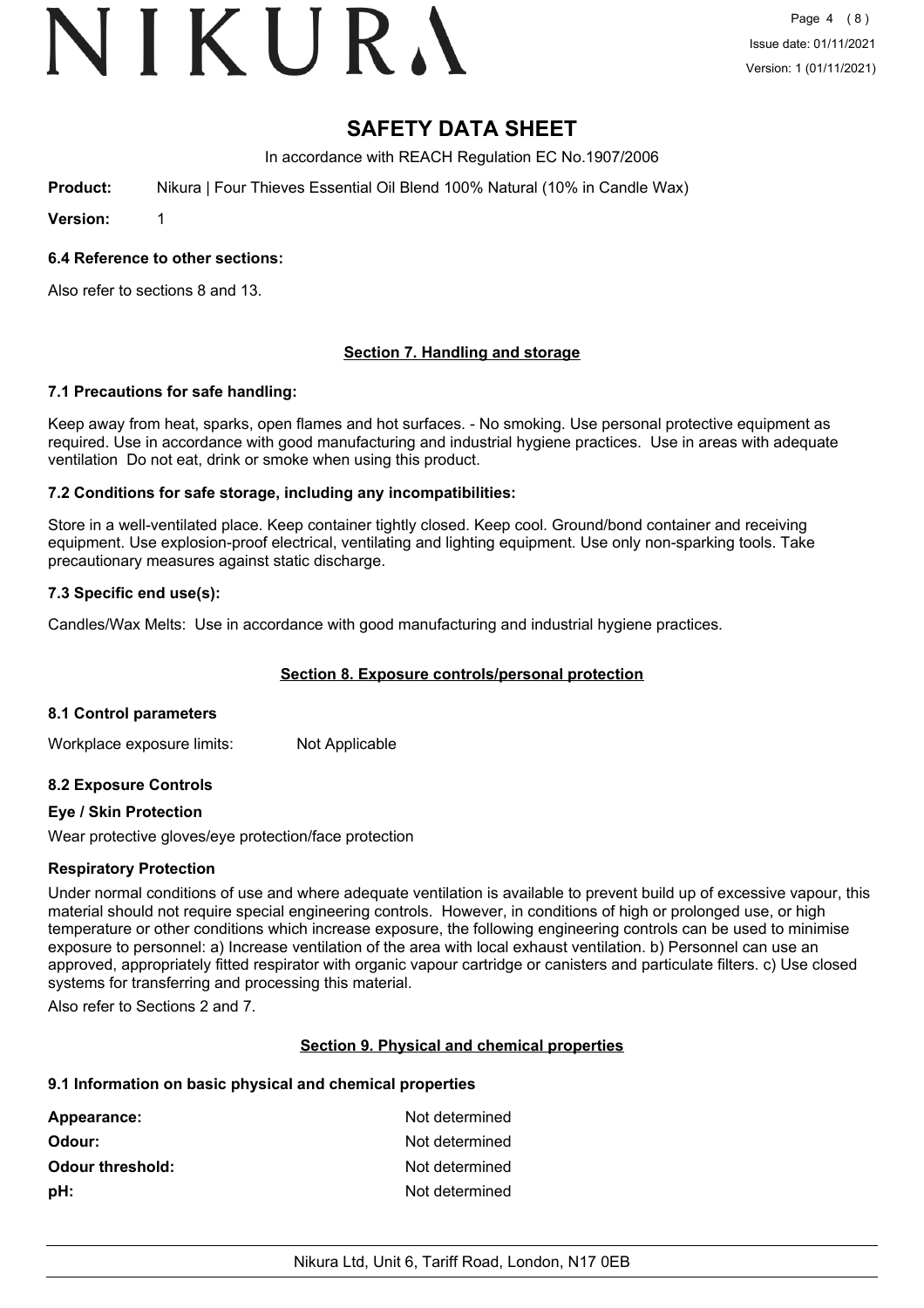Page 5 (8) Issue date: 01/11/2021 Version: 1 (01/11/2021)

### **SAFETY DATA SHEET**

In accordance with REACH Regulation EC No.1907/2006

**Product:** Nikura | Four Thieves Essential Oil Blend 100% Natural (10% in Candle Wax)

**Version:** 1

| Melting point / freezing point:               | Not determined                               |
|-----------------------------------------------|----------------------------------------------|
| Initial boiling point / range:                | Not determined                               |
| <b>Flash point:</b>                           | > 200 °C                                     |
| <b>Evaporation rate:</b>                      | Not determined                               |
| Flammability (solid, gas):                    | Not determined                               |
| Upper/lower flammability or explosive limits: | Product does not present an explosion hazard |
| Vapour pressure:                              | Not determined                               |
| Vapour density:                               | Not determined                               |
| <b>Relative density:</b>                      | Not determined                               |
| Solubility(ies):                              | Not determined                               |
| Partition coefficient: n-octanol/water:       | Not determined                               |
| Auto-ignition temperature:                    | Not determined                               |
| <b>Decomposition temperature:</b>             | Not determined                               |
| <b>Viscosity:</b>                             | Not determined                               |
| <b>Explosive properties:</b>                  | Not expected                                 |
| <b>Oxidising properties:</b>                  | Not expected                                 |
|                                               |                                              |

**9.2 Other information:** None available

### **Section 10. Stability and reactivity**

#### **10.1 Reactivity:**

Presents no significant reactivity hazard, by itself or in contact with water.

#### **10.2 Chemical stability:**

Good stability under normal storage conditions.

#### **10.3 Possibility of hazardous reactions:**

Not expected under normal conditions of use.

#### **10.4 Conditions to avoid:**

Avoid extreme heat.

#### **10.5 Incompatible materials:**

Avoid contact with strong acids, alkalis or oxidising agents.

#### **10.6 Hazardous decomposition products:**

Not expected.

#### **Section 11. Toxicological information**

#### **11.1 Information on toxicological effects**

This mixture has not been tested as a whole for health effects. The health effects have been calculated using the methods outlined in Regulation (EC) No 1272/2008 (CLP).

**Acute Toxicity: Acute Toxicity: Based on available data the classification criteria are not met.**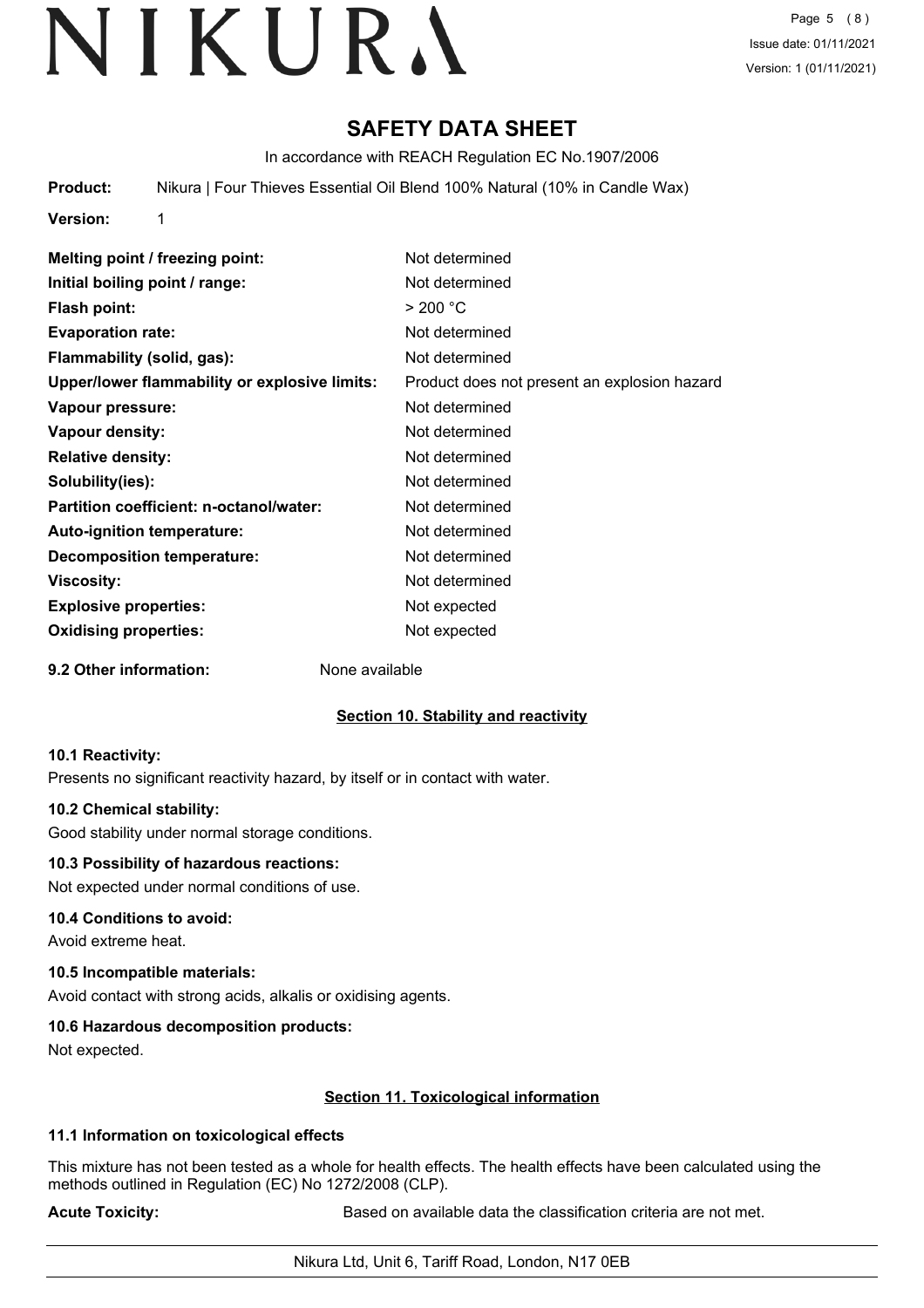### **SAFETY DATA SHEET**

In accordance with REACH Regulation EC No.1907/2006

**Product:** Nikura | Four Thieves Essential Oil Blend 100% Natural (10% in Candle Wax)

**Version:** 1

| <b>Acute Toxicity Oral</b>                | >5000                                                            |
|-------------------------------------------|------------------------------------------------------------------|
|                                           |                                                                  |
| <b>Acute Toxicity Dermal</b>              | Not Applicable                                                   |
| <b>Acute Toxicity Inhalation</b>          | Not Available                                                    |
| <b>Skin corrosion/irritation:</b>         | Based on available data the classification criteria are not met. |
| Serious eye damage/irritation:            | Based on available data the classification criteria are not met. |
| <b>Respiratory or skin sensitisation:</b> | Sensitization - Skin Category 1                                  |
| Germ cell mutagenicity:                   | Based on available data the classification criteria are not met. |
| <b>Carcinogenicity:</b>                   | Based on available data the classification criteria are not met. |
| <b>Reproductive toxicity:</b>             | Based on available data the classification criteria are not met. |
| <b>STOT-single exposure:</b>              | Based on available data the classification criteria are not met. |
| <b>STOT-repeated exposure:</b>            | Based on available data the classification criteria are not met. |
| <b>Aspiration hazard:</b>                 | Based on available data the classification criteria are not met. |

#### **Information about hazardous ingredients in the mixture**

Not Applicable

Refer to Sections 2 and 3 for additional information.

#### **Section 12. Ecological information**

| 12.1 Toxicity:                           | Not available |
|------------------------------------------|---------------|
| 12.2 Persistence and degradability:      | Not available |
| 12.3 Bioaccumulative potential:          | Not available |
| 12.4 Mobility in soil:                   | Not available |
| 12.5 Results of PBT and vPvB assessment: |               |

This substance does not meet the PBT/vPvB criteria of REACH, annex XIII.

**12.6 Other adverse effects:** Not available

#### **Section 13. Disposal considerations**

#### **13.1 Waste treatment methods:**

Dispose of in accordance with local regulations. Avoid disposing into drainage systems and into the environment. Empty containers should be taken to an approved waste handling site for recycling or disposal.

#### **Section 14. Transport information**

| 14.1 UN number:                    | Not classified                              |
|------------------------------------|---------------------------------------------|
| 14.2 UN Proper Shipping Name:      | ۰                                           |
| 14.3 Transport hazard class(es):   | Not classified                              |
| <b>Sub Risk:</b>                   | Not classified                              |
| 14.4. Packing Group:               | Not classified                              |
| <b>14.5 Environmental hazards:</b> | Not environmentally hazardous for transport |
| 14.6 Special precautions for user: | None additional                             |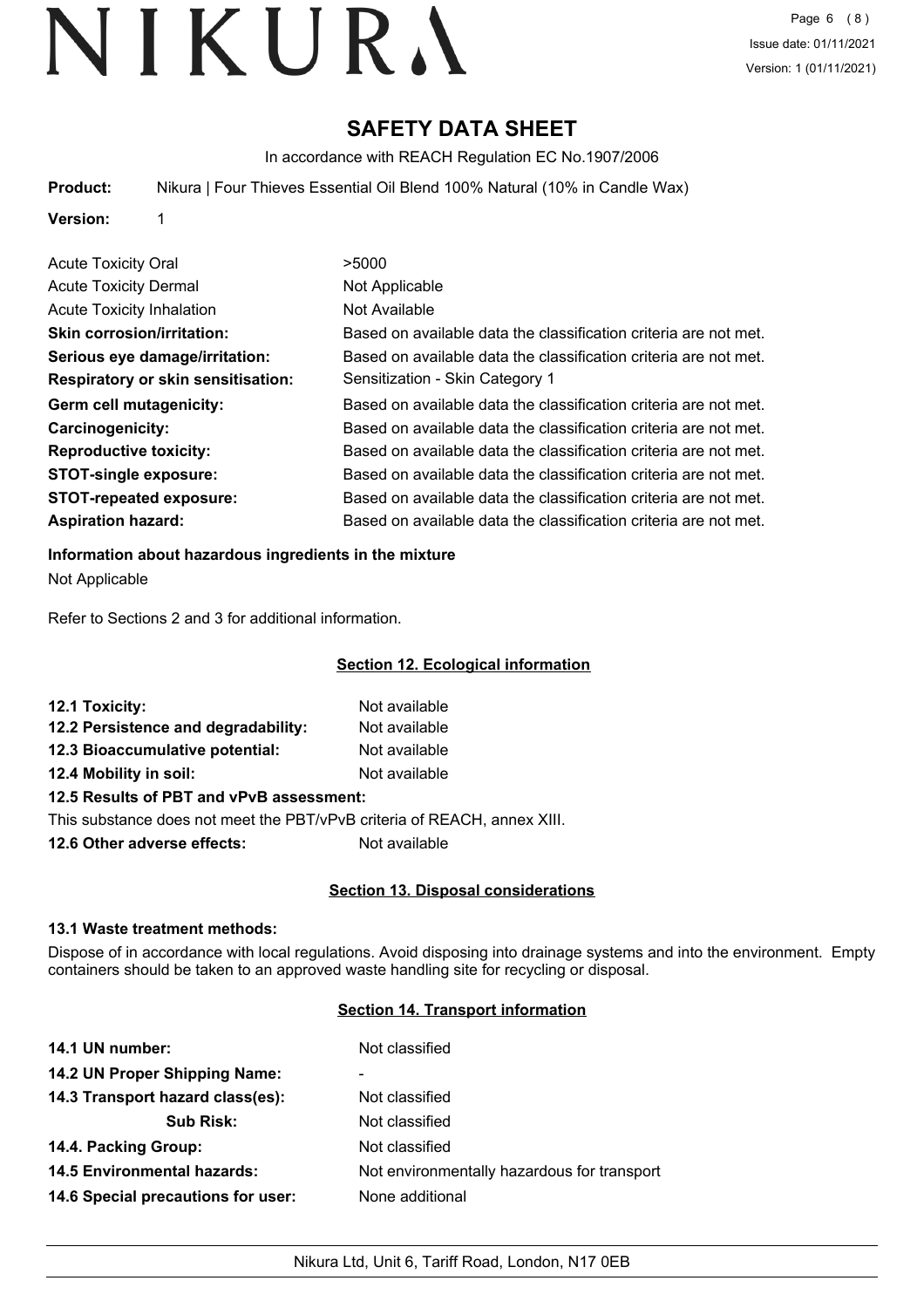Page 7 (8) Issue date: 01/11/2021 Version: 1 (01/11/2021)

### **SAFETY DATA SHEET**

In accordance with REACH Regulation EC No.1907/2006

**Product:** Nikura | Four Thieves Essential Oil Blend 100% Natural (10% in Candle Wax)

**Version:** 1

**14.7 Transport in bulk according to Annex II of MARPOL73/78 and the IBC Code:**

Not classified

#### **Section 15. Regulatory information**

#### **15.1 Safety, health and environmental regulations/legislation specific for the substance or mixture** None additional

**Concentration % Limits:** SS 1=20.28%

#### **15.2 Chemical Safety Assessment**

A Chemical Safety Assessment has not been carried out for this product.

#### **Section 16. Other information**

**Total Fractional Values:** SS 1=4.93

#### **Key to revisions:**

Not applicable

#### **Key to abbreviations:**

| <b>Abbreviation</b> | <b>Meaning</b>                                                           |
|---------------------|--------------------------------------------------------------------------|
| Acute Tox. 4        | Acute Toxicity - Dermal Category 4                                       |
| Aquatic Acute 1     | Hazardous to the Aquatic Environment - Acute Hazard Category 1           |
| Aquatic Chronic 1   | Hazardous to the Aquatic Environment - Long-term Hazard Category 1       |
| Aquatic Chronic 3   | Hazardous to the Aquatic Environment - Long-term Hazard Category 3       |
| Aquatic Chronic 4   | Hazardous to the Aquatic Environment - Long-term Hazard Category 4       |
| Asp. Tox 1          | <b>Aspiration Hazard Category 1</b>                                      |
| Eye Irrit. 2        | Eye Damage / Irritation Category 2                                       |
| Flam. Liq. 3        | Flammable Liquid, Hazard Category 3                                      |
| H226                | Flammable liquid and vapour.                                             |
| H304                | May be fatal if swallowed and enters airways.                            |
| H312                | Harmful in contact with skin.                                            |
| H315                | Causes skin irritation.                                                  |
| H317                | May cause an allergic skin reaction.                                     |
| H319                | Causes serious eye irritation.                                           |
| H400                | Very toxic to aquatic life.                                              |
| H410                | Very toxic to aquatic life with long lasting effects.                    |
| H412                | Harmful to aquatic life with long lasting effects.                       |
| H413                | May cause long lasting harmful effects to aquatic life.                  |
| P210                | Keep away from heat, sparks, open flames and hot surfaces. - No smoking. |
| P233                | Keep container tightly closed.                                           |
| P240                | Ground/bond container and receiving equipment.                           |
| P241                | Use explosion-proof electrical, ventilating and lighting equipment.      |
| P242                | Use only non-sparking tools.                                             |